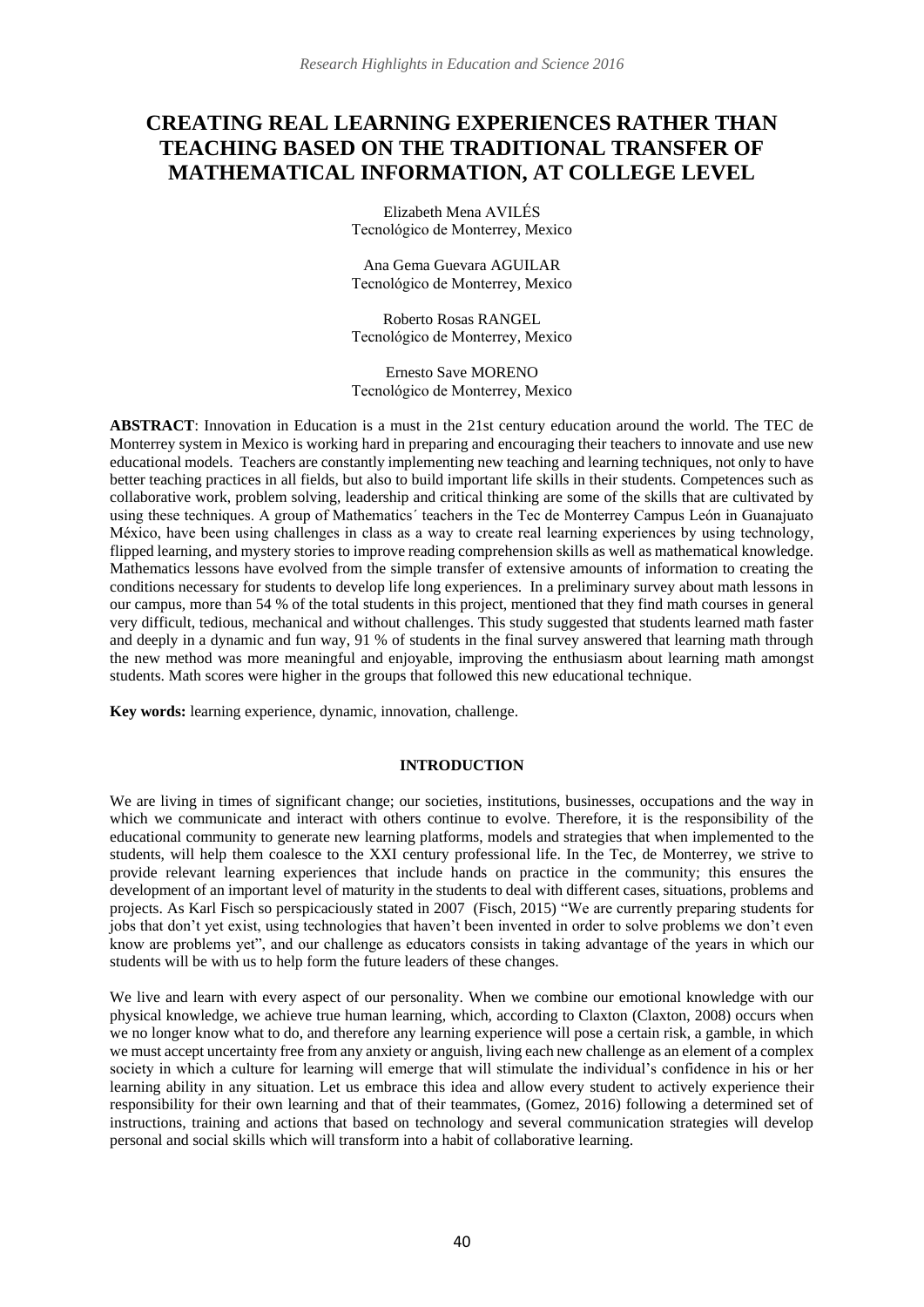After working with college freshmen for many years, we have noticed that the newer generations have developed additional curricular competencies during their middle school and high school education. While these students display an increased ability to communicate in a language other that their native tongue, follow social roles and effectively work in teams, their logical thinking skills and creativity in problem solving have diminished. This newer generation, commonly referred to as the Millenials, is less devoted to formal reading. Although they claim to spend much time reading, their perusing is mostly confined to social media and brief articles they find on the web to superficially become acquainted with subjects that have temporarily gained their interest. When specifically questioned about their interest in reading books, regardless of the topic matter, we have found a repeating pattern in new college students, only 20 percent have a consolidated interest in reading, while 80 percent state total disinterest.

Although we will not generalize, it is a common to find in students entering higher education in Mexico, that a large percentage of them deem certain subjects as too difficult, rejecting fields such as mathematics, arguing that it is a boring and useless branch of education. According to a survey conducted by the National Survey of Habits, Practices and Cultural Consumption by CONACULTA (Cultura, 2010), 77% of the population of Guanajuato reported not reading any books, 49% reported not reading newspapers and 58% never reads magazines. When considering this data it came as no surprise that in 2012 of the 108 countries that make up the UNESCO, Mexico has the next to last place in the reading index, estimating that a mere 2% of the Mexican population has a permanent habit of reading.

#### **METHODS**

The pedagogical proposal presented in this innovation project was to promote the passion for reading while simultaneously uncovering the charm behind the world of mathematics. Therefore, the book *The Mathematical Novel* was included in the classroom and homework sessions, thus allowing the students to experience a more individual and collaborative approach to the numerical challenges presented in this book, along with weekly activities associated with the Schoology educational platform.

The idea for this Project arose from the need to promote new technological platforms, different from those that the students are accustomed to use in the system of the Technological of Monterrey. Currently the Blackboard platform is used, which generates a significant expense for the university and indirectly for the students, therefore a project that would validate the use of new, technological innovative projects on platforms such as Moodle, Schoology free version and Design2 was proposed. We must consider that although our students are constantly using technology, being on campus there are very few students that enroll and complete online courses and take advantage of the resources of online education.

To implement the proposal the first task was to create an instructional design of the course to include course sessions that would feel natural to the students. Classwork and homework were also designed that would outline each student's individual responsibility as well as their collaborative responsibility in the group activities. The dates for the work to be turned in either in paper and/r on the platform were also defined. Last but not least was the importance of transmitting the responsibility to the corresponding teacher's in his or her involvement in the project to ensure good monitoring and review of the work of the students as well as motivation for the students to finish their readings along with the mathematical challenges.

#### **Text Selection and Generation**

One of the motivators behind this project was to increase each student's annual reading tally by at least one book by the end of this mathematics course. For this reason, choosing a book that would be of an attractive genre and writing style for students between the ages of 18 and 21 was of paramount importance. Although we initially considered using a book in the classic literature genre that would transversally promote Spanish areas, after conversing with several upperclassmen we learned that mystery and fiction sagas are not only more appealing to young adults, but also foster a continuing reading habit. Therefore, a murder novel was chosen; in which the challenge was to discover the killer.

To generate empathy, the novel revolves around four young university students, (which correspond to the number of students in each team) who witness the last minutes of life of the city's ruler, whom explains to them the importance and the negative impact on the community if they do not catch his murderer. Therefore, with his dying breath of air, he urges them to catch his murder and he gives them the first clue that they must follow. Coincidentally, the beginning of this novel also elaborates on the traits and hobbies of the students, who also share a dislike for mathematics.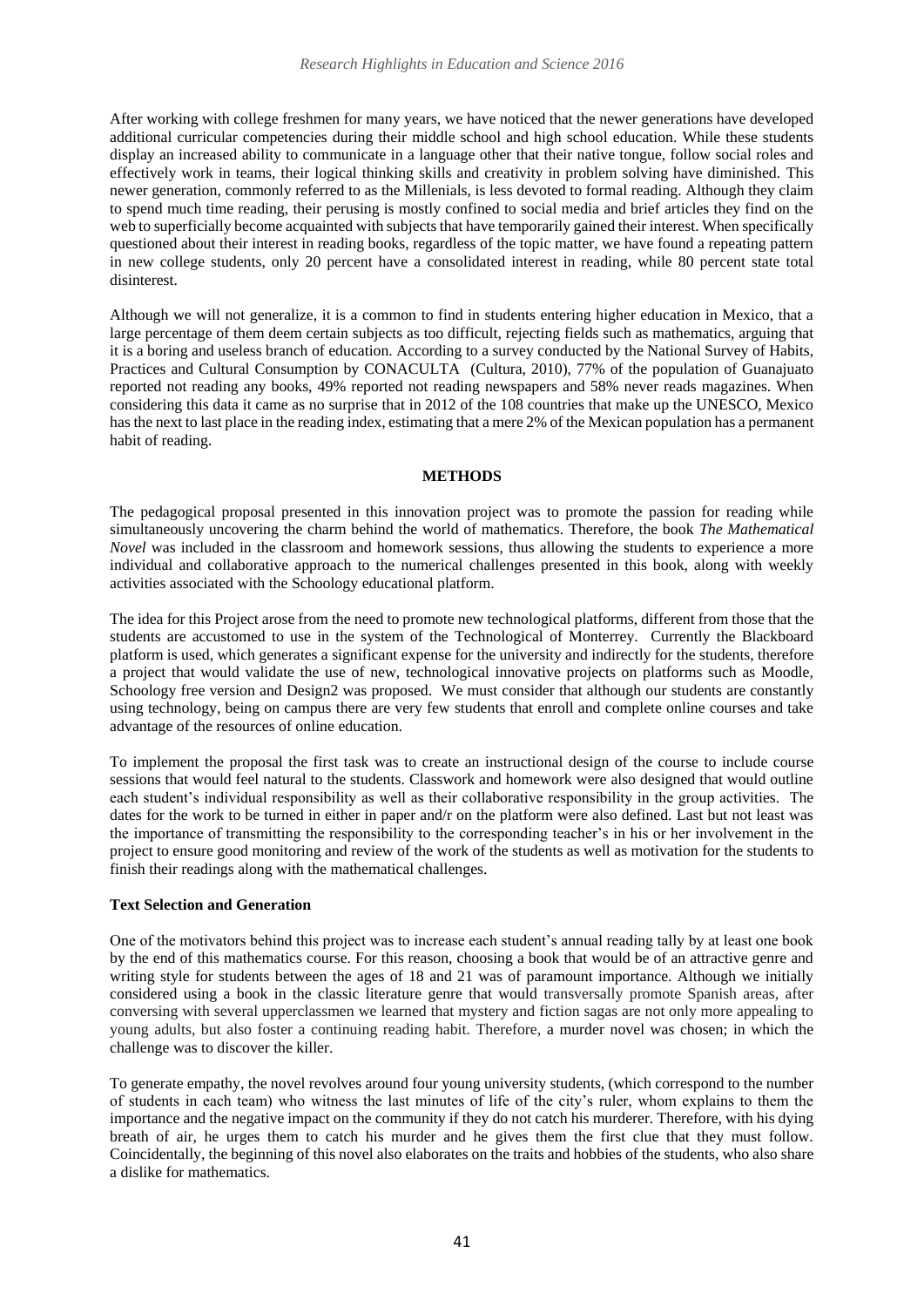In the initial section of the reading, while the plot and the characters' traits were being introduced, the personality of the Millennials was subtly included. The aim of this was not to criticize the Millennials, but to highlight the advantages of this personality in each of the friends' and how they will aid in solving real life problems, regardless of whether or not they were good in a certain area of education such as math, physics, chemistry or sciences in general. This section was also written with enough emphasized information so as to measure in the first exercise of online evaluation, the students' reading retention. This was important, since one of the hypotheses of the faculty involved in the project was that when the young students read only social media excerpts, which are characterized by a very reduced length, they consequently have a diminished retention of details described in a longer or more intellectually challenging reading.

In the later chapters of the novel, two innovative elements were included that would allow the reader, in this case the students, to generate a very real connection between the concepts of a pre-university level mathematical course and reading comprehension skills.

- One challenge (from a total of 9) that they must solve and send online to the city's ruler to demonstrate that there investigation is on the right track. To solve this challenge, it is necessary to use the mathematical knowledge and skills that were presented in class each week. The solution to each of these challenges is accomplished after each student has finished reading each chapter individually and has agreed to assign each responsibility necessary to turn in the results in the correct time and fashion. This activity was designed to be completed outside of the classroom.
- One clue (from a total of 9) that can be solved by using mathematical logic, deduction and common sense that has been acquired in previous stages of the students' life. This clue will allow the characters to continue their search and come closer to finding the murderer's hideout. In order to solve this clue, 25 minutes in the last session of each week were allotted for the students to argument, solve and fundament why they reached that particular solution and to submit it onto the platform, so as to gain access to the following chapter in the novel.

During the development of the novel, a point of concern that influenced the content of the writing was: What will happen if the teams did not reach the correct result for the clue? To address this question and to encourage mathematical analysis, as well as an interest for reading, the decision to start each chapter with the solution that the characters must generate during their trek through the city to find the new challenge, was taken. The possibility of changing geographical locations in further novels, in which clues are found in historical sites, and the inclusion of local legends that would relate to each city or state in which the crime occurred are important discussion points that remain on the table, particularly considering Mexico's rich history and demographical diversity.

# **Activity Distribution for the students**

This activity was designed to be implemented in 12 weeks. Although a normal semester in the Tec de Monterrey is 18 weeks long, it was determined that one of the key elements in this Project was to generate a passion for reading and for solving mathematical challenges, as opposed to a feeling of burden and hindrance to complete their other school activities. For this reason, the decision to eliminate the evaluation and activities of the Tec System was reached.

The project began with a survey of reading habits, and the students' opinion about the relationship between learning about math and reading comprehension. After this we continued with a three-week long presentation of the place, its history, its costums and social conventions, as well as the role that each of the five main characters had in the community. During this stage, initial information about the students' reading comprehension was gathered by means of online evaluations. This not only served to verify reading comprehension elements but also to familiarize the students with the Schoology (free version) platform. It is important to note that Schoology is a platform that has specialized in the application of gamification as an educational strategy, therefore, since the beginning it was very well accepted by the students. Another great advantage of this platform was the benefit that teachers could include alerts and reminders in the system's calendar that would keep the students aware of their deadlines. Although the project was defined as one predominantly centered around teamwork, it was of vital importance to remind the students by means of their calendar of the activities that were to be solved through group collaboration and those that were to be submitted individually.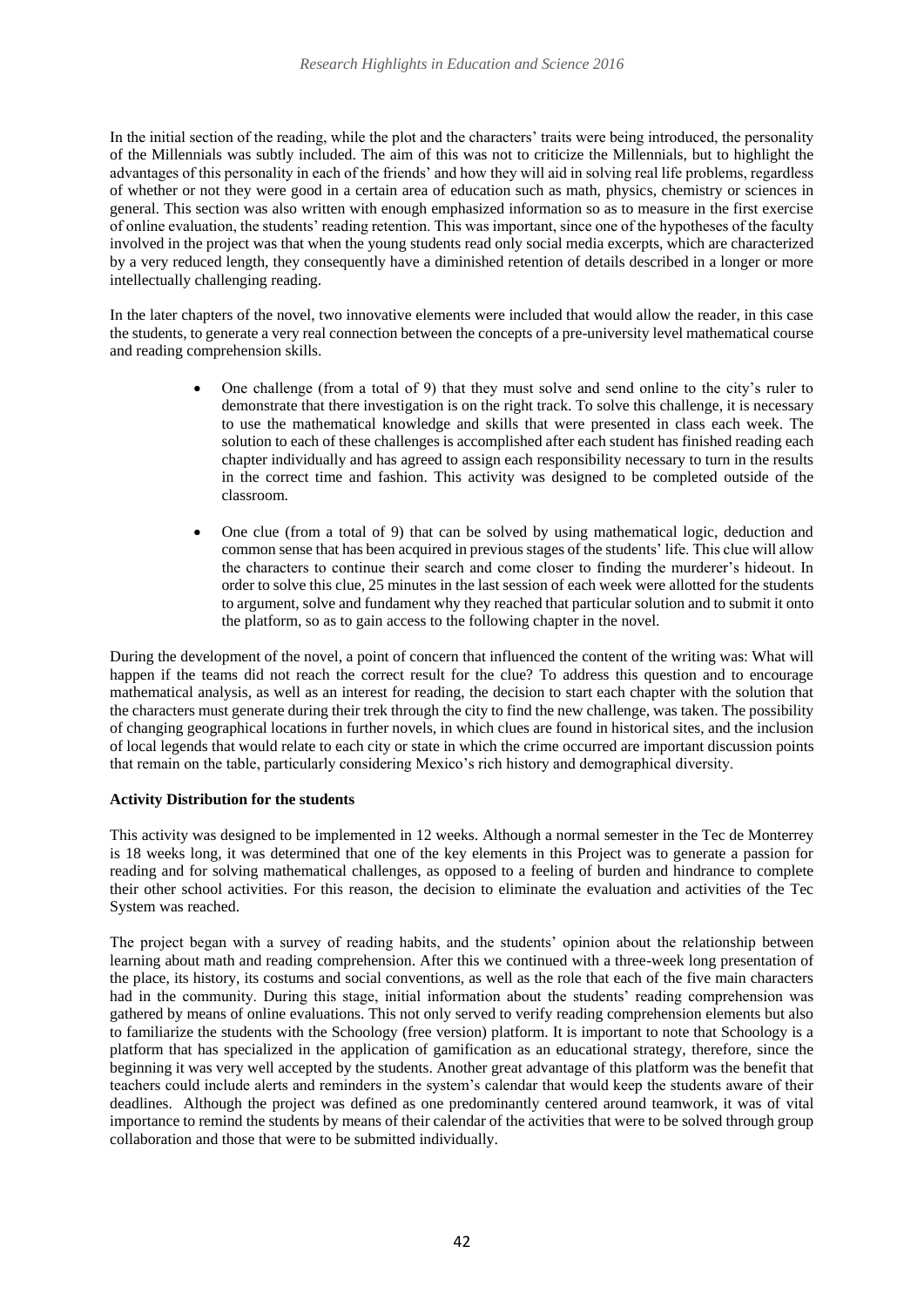During the first class, when the project was presented, the students were divided into groups of four and roles were assigned stressing the importance of individual work, which in this case consisted of reading the chapter pertaining to each week. The teamwork consisted in the following role assignation:

- o One student who would be responsible for organizing the time allotted in the classroom. The student in charge of this role would be responsible of reminding the team that the agreements that were made regarding submitting the work that was assigned to be completed outside of the classroom must also be respected. The person in this role could take an agenda with reminders for the team concerning their activities and the dates they agreed upon completing the activities by.
- o One student responsible for formalizing a proposed solution. The role of this team member is very important; since he or she shall be responsible for collecting the information, proposals and methods that each of the teammate will develop and summarize them into the final version, which will be handed in.
- One student in charge of questioning and validating the results. This member is of vital importance to the group since there may be differences in the propositions of the solution, therefore he or she must be able to mediate the dialog and discussion with the team members to identify the correct proposal and formalize the one they decide to turn in. Even though the group may reach a consensus regarding the correct answer, the student in this role must always question the others to make sure that their proposed solution is, in fact, correct.
- o Last but not least, another student that would be in charge of uploading the work onto the platform. This student must be well familiarized with the correct use of the Schoology platform so as to deliver the work in a timely fashion, adhering to the specifications that were laid out on the rubric.
- During the first two weeks the students had to read chapter 1 and 2 respectively and during class on Fridays they would take a reading comprehension quiz. This phase helped determine each student's initial reading comprehension level as well as introducing the story to the students.
- From week 3 to 11, the individual reading was divided into two parts:
	- o The first part of the corresponding chapter was made available every Monday, in which the characters are confronted by two elements: a challenge and a clue. To have time to read the chapter and propose solutions individually the students were granted of half a week. During class on Thursdays, the students were given time out of class destined to work collaboratively on solving both the collection of evidence and coming to a proposed solution, which must then be uploaded to the Schoology platform. It is important to mention that at the beginning, there were several teams that arrived to class with the solution already completed and were encouraged by the teacher to use the class time to further discuss their solutions to make sure each team member agreed with the result they generated.
	- o The second part of the chapter becomes available for the students to read from Friday to Sunday. During this section of the chapter the characters describe the correct solutions they reached and they continue their search. This way the students can effectively compare their proposal to that of the characters' and witness the correct interpretation of the challenges and clues. Part of the reading comprehension evaluation and reflection of the given solutions was encouraged by asking the students, during their classes on Thursdays, to share about the differences in their solutions to those that were presented by the main characters of the novel and to explain why there were differences in their results.
- From weeks 6-12, during class on Fridays, students were evaluated individually and online regarding the elements that were described in the chapters, so as to measure the variation in reading comprehension.
- During week 12, and after each team handed in their proposed solution to the ninth and final challenge and clue, the final solution and conclusion to the mystery of the novel became available on the platform.
- During week 13 the students were again surveyed on their reading habits and their opinion of the relationship between learning mathematics and reading comprehension.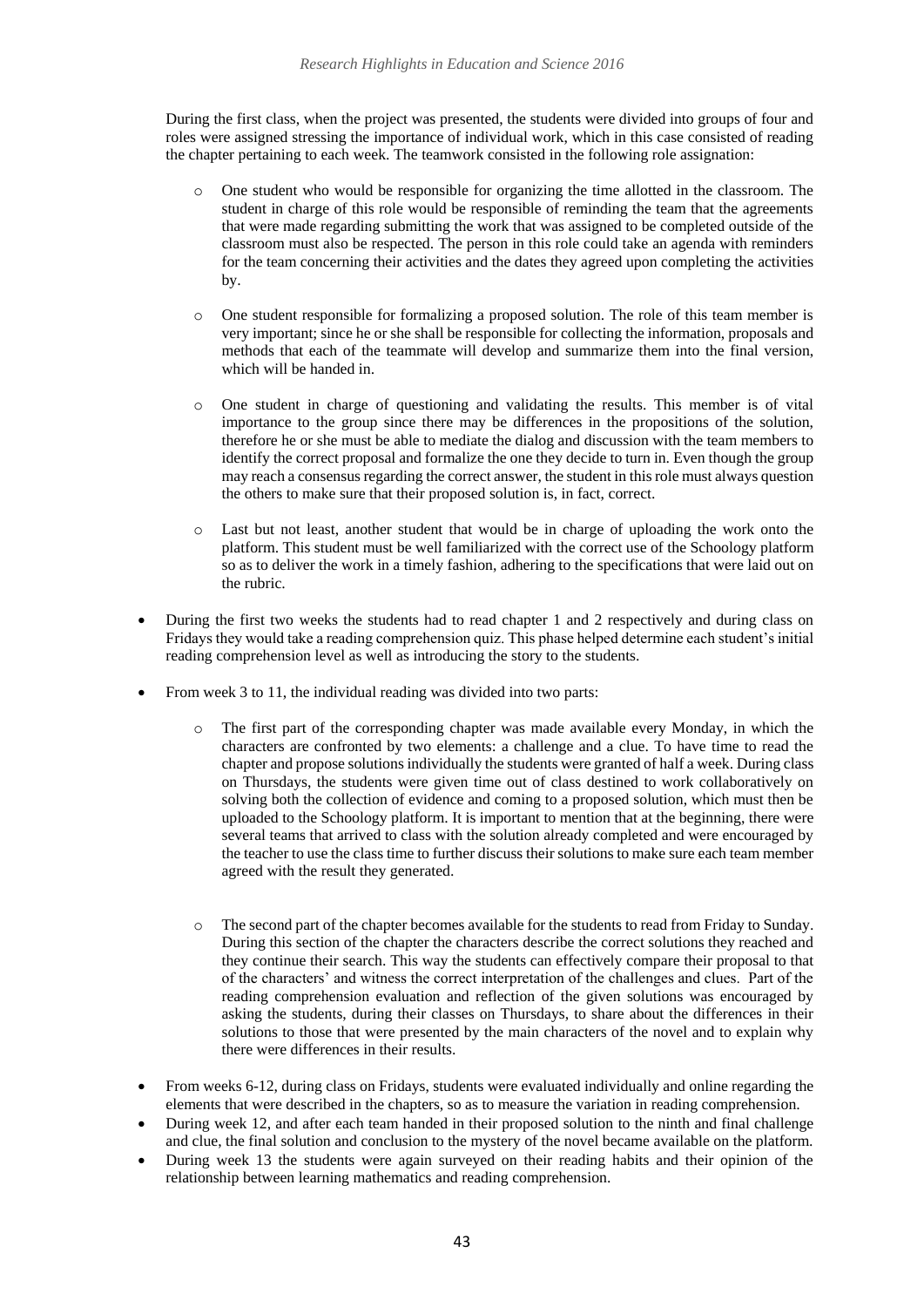## **Implementation**

This project can be found on the Schoology platform and was implemented on the students of the August-December 2015 semester of the class MA1001 Introduction to University Level Mathematics, which is integrated by students who are lacking in some of the required areas to begin mathematics in their corresponding careers.

To begin the semester, the platform was organized and each student was given clearance to access it. The two surveys were uploaded, along with three reading evaluations, the 9 blocks of the novel, including the readings with the problems that must be solved and the clues that must be deciphered, as well as the solutions that were reached by the characters from the novel and the 9 spaces in which each team must turn in the result of their work. Each of these elements was programmed so that it would only become visible to the students after a specific date. Therefore, the instructional design and the scheduling of the activities on the Schoology platform was vital. A great advantage of this platform was that it would send notifications and alarms to each student's personal email to remind them of upcoming evaluations, readings and deadlines to upload their work; as well as notifying the teachers when an assignment was uploaded that would need to be graded. This platform would not only allow teachers to give feedback to each student or group evaluated, but it would also notify the teacher when the student or group read the evaluation, therefore ensuring that the feedback was understood by the team.

| Tecnológico<br>e Monterrey                      | ۹  |                                                                  |                                                                                                                                                                           | Inicio Cursos - Grupos - Recursos -                          |                                                                                                                                                                                                                                         |                                                                                                |                                              |
|-------------------------------------------------|----|------------------------------------------------------------------|---------------------------------------------------------------------------------------------------------------------------------------------------------------------------|--------------------------------------------------------------|-----------------------------------------------------------------------------------------------------------------------------------------------------------------------------------------------------------------------------------------|------------------------------------------------------------------------------------------------|----------------------------------------------|
| ciones del Curt                                 |    | Introducción a las Matemáticas: MA1001<br><b>ITESM Monterney</b> |                                                                                                                                                                           |                                                              |                                                                                                                                                                                                                                         |                                                                                                |                                              |
|                                                 |    | Agregar Contenido +<br><b>JAIGEMOUT</b>                          |                                                                                                                                                                           | Opciones »<br>acertijos que permitirán resolver el misterio. | ¿1 y 1 son 11 o 27, ¿De qué se trata la historia?<br>Para este provecto trabajarás de forma individual la lectura de ciertos textos que se irán<br>aperturando en la plataforma y de forma colaborativa deberán ir resolviendo pistas y |                                                                                                | IS TOO IMARKS                                |
| <b>Materiales</b>                               |    |                                                                  |                                                                                                                                                                           | Disponible 03/8/15 6:00a. m - 22/8/15 11:59p. m              |                                                                                                                                                                                                                                         |                                                                                                |                                              |
| Actualizaciones                                 |    |                                                                  |                                                                                                                                                                           | $26 + 7 + 1947 = 8 + 7 + 21 = 36 = 3 + 6 = 9$                |                                                                                                                                                                                                                                         |                                                                                                |                                              |
| Desempeño                                       |    | A trabajarm                                                      |                                                                                                                                                                           |                                                              |                                                                                                                                                                                                                                         |                                                                                                |                                              |
| Libreta de<br>calificaciones                    |    |                                                                  | Hay que descifrar la Pista No 1 y resolver el Problema No 1.<br>@ Ocults                                                                                                  |                                                              |                                                                                                                                                                                                                                         |                                                                                                | Capitulo Lodf mini                           |
| Medallas                                        | y. |                                                                  |                                                                                                                                                                           | $10 - 8 + 6 - 4 + 2 - 4 + 6 - 8 + 10$                        |                                                                                                                                                                                                                                         |                                                                                                |                                              |
| Asistencia                                      |    |                                                                  | Ha sido un EXCELENTE inicio?!!!<br>Ahora resolvamos el Problema 2 y hayemos la Pista 2<br>iti Oculto                                                                      |                                                              |                                                                                                                                                                                                                                         |                                                                                                | ¿Qué tanto he leido 17                       |
| Miembras                                        |    |                                                                  |                                                                                                                                                                           |                                                              |                                                                                                                                                                                                                                         |                                                                                                | Vence Viernes, 14 Agosto, 2015 at 11:00 a. = |
| Análisis estadístico                            |    |                                                                  |                                                                                                                                                                           |                                                              |                                                                                                                                                                                                                                         |                                                                                                | miss 1bg.SoluboM                             |
| <sup>18</sup> Planeación de carga de<br>trabalo |    |                                                                  | 26 de julio de 1947.pdf 21110<br>@ Oculto                                                                                                                                 |                                                              |                                                                                                                                                                                                                                         | ¿Cómo va la historia?, ¿Interesante!!!!<br>Vence Viernes, 21 Agosto, 2015 at 11:00 a.m.        |                                              |
|                                                 |    |                                                                  | Problema 1 y Pista 1<br>En esta enlace deberá adjuntar el secretario del equipo la solución de esta actividad.<br>Vence Viernes, 28 Agosto, 2015 at 11:59 p. m - @ Oculto |                                                              |                                                                                                                                                                                                                                         | Para poder ser evaluada deberá cargarse durante el tiempo asignado en la clase del día vierner |                                              |
|                                                 |    |                                                                  |                                                                                                                                                                           | Solución 1.pdf 126 (a                                        |                                                                                                                                                                                                                                         |                                                                                                |                                              |

#### **Responsibility of the Teachers**

The development and implementation of this project required the collaboration of several teachers that were in charge of different responsibilities:

- A language teacher was responsible for writing the novella. This was a great responsibility considering that the success of this project depended on the teacher's ingenuity and ability to create suspense.
- A mathematics teacher was in charge of the problems and mathematical challenges that were related to the subjects covered each week as well as programing the math classes into the semester. Including mathematical challenges into the novella was relatively easy, since the author of the novella would leave a space in the story where the students would come across an envelope that would contain a mathematical challenge. Therefore, the math teacher would simply write the content of the envelope and in the following chapter would uncover the solution to the mathematical challenge of the previous chapter.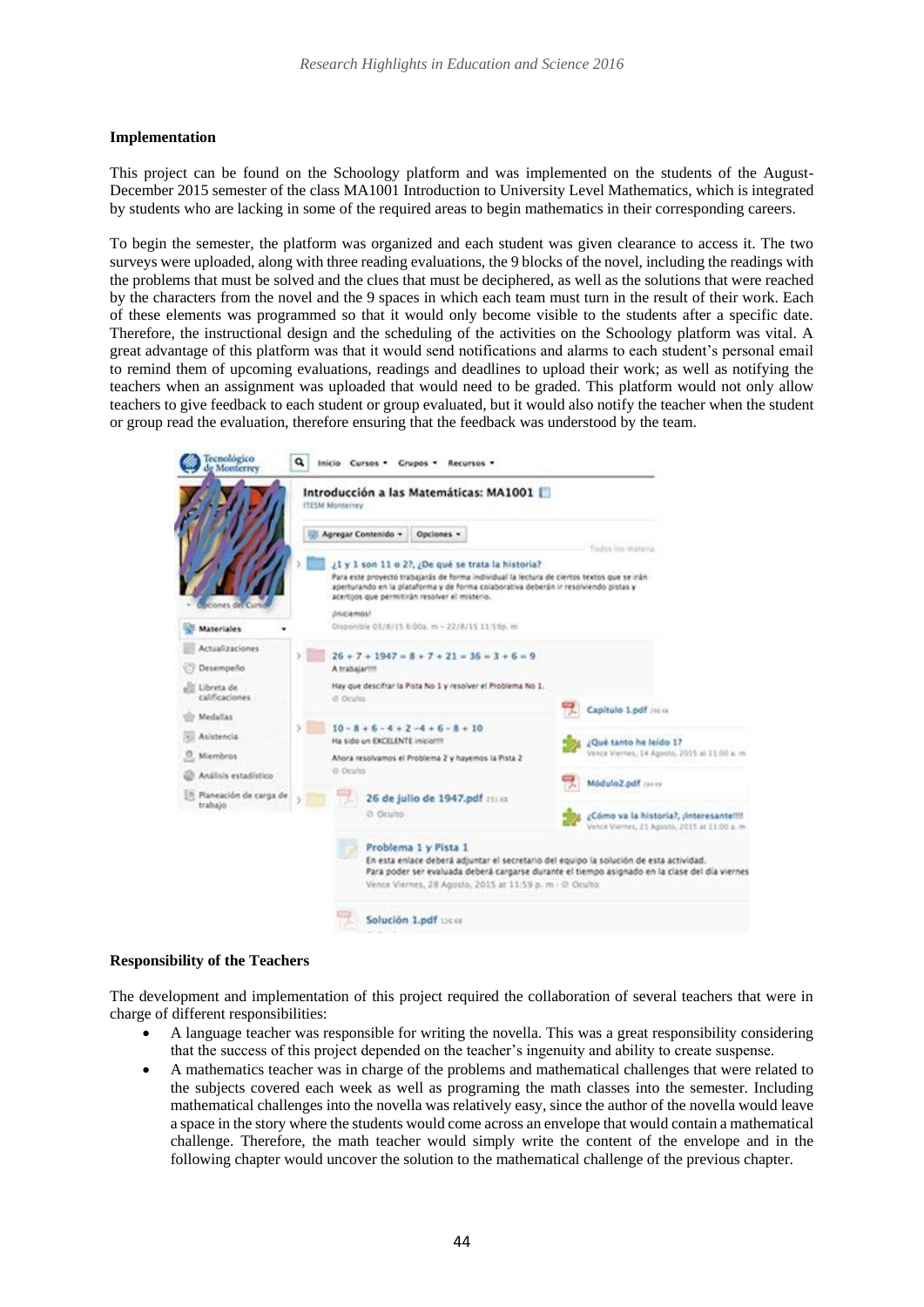- An instructional designer was in charge of validating the pedagogic proposal and uploading the program onto the Schoology platform.
- The teacher in charge of accompanying and evaluating the students' work was also responsible for encouraging individual reading and emphasizing each team's responsibility of uploading their work onto the platform. Each week the teacher evaluated each of the solutions and assigned the appropriate sticker to each development, it is important to note that even though the solution might not have been accurate, creativity, enthusiasm, team work and strategy were evaluated, so as to encourage the passion for math and reading.

One of the key factors that greatly influenced the success of the project was that the story was designed ahead of time. This was very important because in each chapter the clue to find the murder must be carefully incorporated into the storyline as well as the mathematical solution to the challenge in the previous chapter of the novel. The author also had to creatively develop the way in which the novella's characters reached the corresponding solutions and how these continued defining the plotline of the story. Needless to say, this was one of the most challenging stages of the project's preliminary design as well as when the faculty team truly experienced the project's transversality.

In order to measure the effectiveness of this proposal for Educational Innovation linking the passion for mathematics with reading through the technological platform Schoology, the team of professors that collaborated in this project would record weekly incidences to measure the project's effectiveness and implement improvements, in which the following variables would be reported:

- The planned activity could be carried out, virtual activities were completed each session by means of the platform,
- All products or evidence were handed in/received in time for their evaluation,
- Instruments were employed -such as rubrics and checklists- from the platform to evaluate the activities,
- Descriptions of the reasons that lead to registering an incidence or lack of incidences were reported.

# **RESULTS**

To evaluate the project, two variables were considered. One of the variables considered was the students' interest and perception of reading and the possibility of improving their math skills through reading. The other variable considered was the students' competence in solving mathematical reasoning problems as well as their reading comprehension. Both mathematical reasoning and good reading comprehension are basic skills for the 2020 Plan of the Tecnológico of Monterrey. This plan was not only designed to improve the mathematical reasoning skills in young college students but also as yet another strategy to be implemented in private and public educational institutions to encourage the habit of formal reading in the population of Guanajuato.

Considering that the project stretched from the months of August to November, 12% of the participating students reported a change in their reading habits from 1 time per month to one time per week. There was also a significant increase of those of the sample who believed they could learn mathematics reading a mystery novel, at the beginning of the semester 34% believed this affirmation was possible, whereas by the end of the semester 86%



**Figures 1 & 2**. Results at the inicial and final of the project.

Regarding the reading comprehension competency measurement of the project, the group had an average of 46/100, 85/100 and 78/100, which was related to the increasing number of visits to the course on Schoology and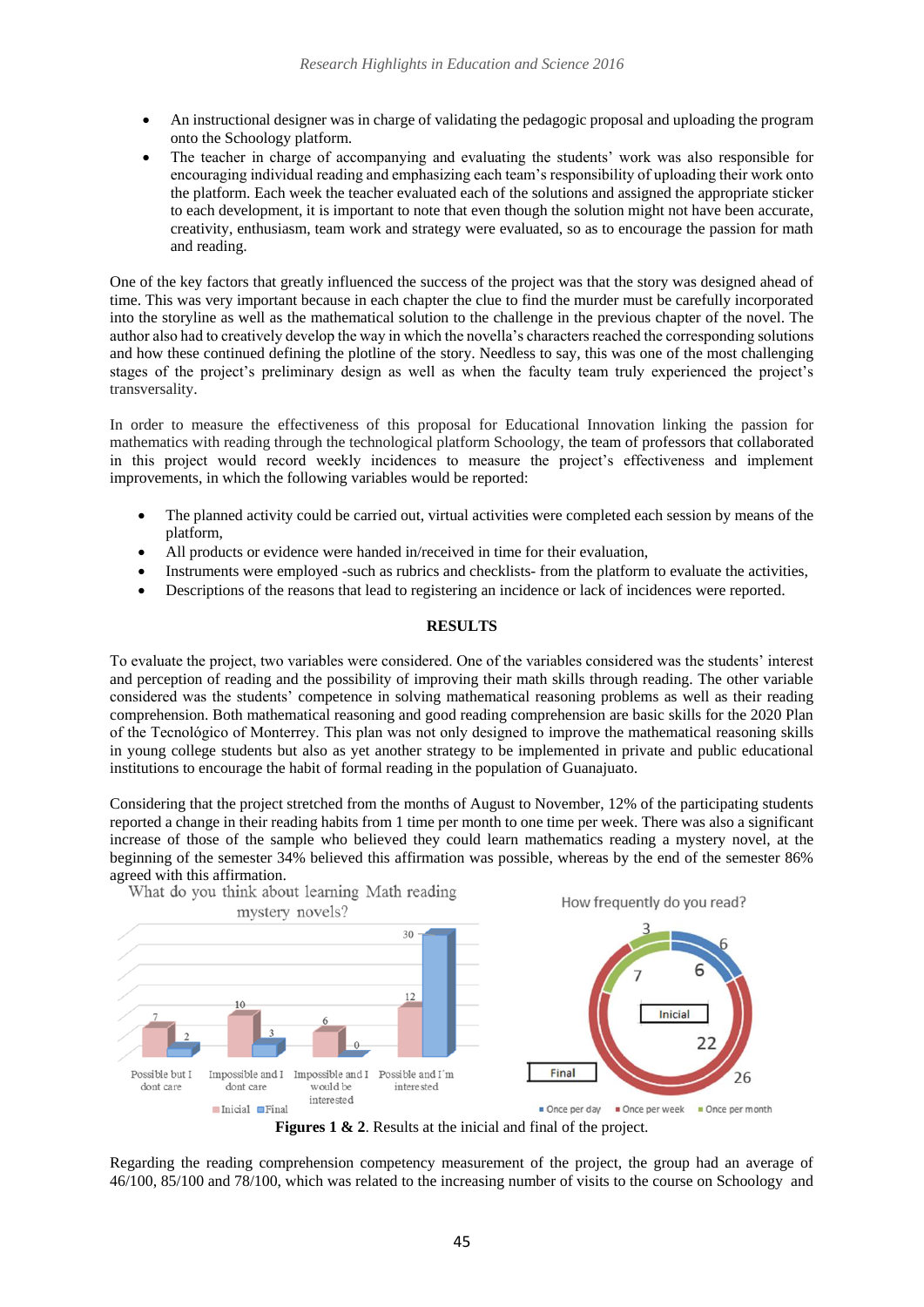the time each student was connected to the platform. As the semester continued, these indicators also increased, demonstrating a 69% rate of improvement of their reading scores as measured by their level of retention, comprehension and memorization.

As far as the work turned in regarding the mathematical clues and challenges, these evaluations also demonstrated an evolution in the group average since they were of 76/100, 87/100 and 93/100 at the midterm cut. This demonstrates an improvement in their competence for logical reasoning and mathematics. It is important to mention that even by the second evaluation, the students continued to question the validity of the evaluations since not all of the elements in the book had yet been covered by their math sessions; however by the last delivery dates, this was no longer and influential factor and the academic achievement rose by 22%.

These numbers allowed us to consider the project succesful. The following are some of the comments we received from the students that inspire us to keep inovating, creating more stories and new ways to make their learning experience more meaningful.

- o It was easy to read and solve the problems as a team because we helped eachother out.
- o I liked that the lectures were programed and distributed from the start. We got better at how we solved the problems and we also helped each other with the reading.
- o Schoology's claneder would let us know via email about the deadlines on the reading, which was helpful, especially since there was a lot of reading for some of the weeks.
- o During exam week, I lost the thread of the story.
- o The Schoology sessions felt like a break from math class. There were some weeks where I had so much homework from other classes, and this activity distracted me from the stress and relaxed me.
- o As always I found teamwork real challenging. Initally two classmates did not fulfill their obligations, so the burden on the rest of us felt really heavy. However when the people that weren't working noticed their grades were significantly lower than ours they decided to integrate into the work. It was very evident to the teacher that they weren't cooperating when they wouldn't do anything on Thursdays.
- I am not sure if I have learned math as such, nor if I would consider what we read a book, because our homework wasn't that long. But I definitely liked working like that, the teacher was very motivated, and talking about the novel really got my interest, I was very excited to discover if our solution to the challenge had been correct… and well the end of the story was a bit predictable.
- o I don't like reading, and I didn't like that I had to read to do math, however this semester I read this book.

# **CONCLUSION**

The objective of this project consisted in implementing some of the tools proposed by the Model Tec21 to improve the students' abilities by joining two elements, mathematics and Reading. One of the most important findings of this project was that the students were able to learn in a completely different way, without so obviously following a lesson plan, the learning experience became something innovative, stimulating and challenging. In the students' mind, it seemed impossible to imagine that a mystery novel would hold all the elements of a math program. It was also equally gratifying for the students to discover that their preconception that "I was born bad for math and for problem solving" was nothing but a myth. The students were able to propose creative and insightful strategies to find the solutions to the clues and challenges from the novel. Although they sometimes doubted their proposed solutions because they recognized it did not fully adhere to the methodology proposed in the classroom, they discovered that there are several different ways to apply their knowledge to solve a problem. This project would have been demonstrated less effective results if we had not integrated several of the elements that these new generations learn and work with, including: the importance of knowing their role in a team, so as to guarantee their participation in teamwork, the use of a technological platform not only made the reading easier, it also enhanced the follow-up, turning in the assignment and the feedback from each student. These elements made the project more familiar and pleasant for the students.

# **RECOMMENDATIONS**

The next step consists in inviting more teachers from different areas to join us in linking their corresponding subjects to a good story. This project will not only apply to mystery and mathematics; it can be applied to any subject in which the student can take their knowledge and the information they learn in class and convert it to a fun, imaginative context in which they can practice.

A new tendency in education at the university level is to ensure learning by solving real cases that have occurred in businesses. By doing this it is expected that the student will develop the knowledge and abilities necessary to